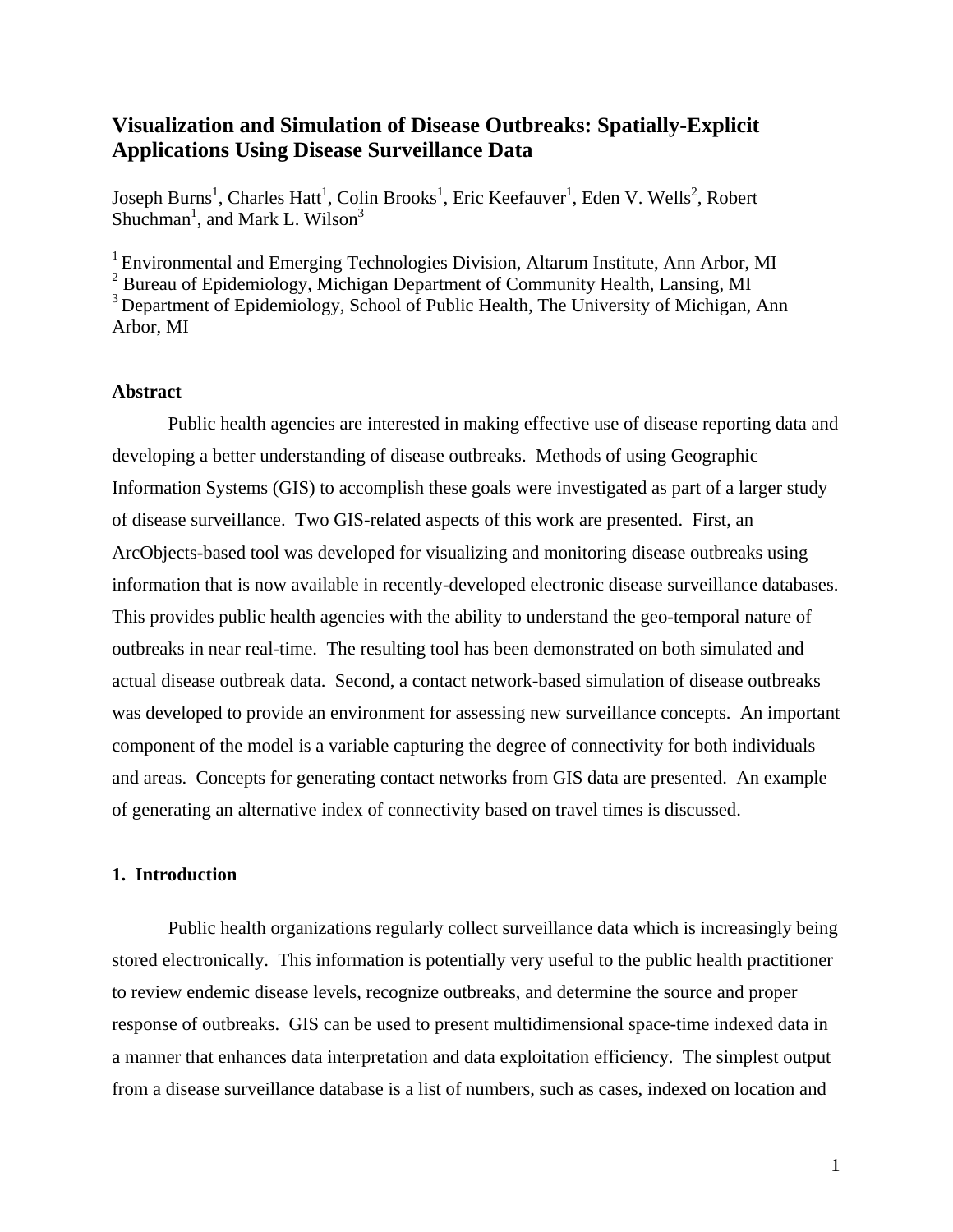time. The interpretation of this information by a public health practitioner may be enhanced if the spatial locations are displayed on a geographic map, which can be updated over time intervals. In addition, alternate representations, where the data are aggregated over geographic area or time interval, may present occurrence information in a GIS framework that can potentially aid epidemiological investigations and outbreak response.

Methods of displaying disease outbreak data from an electronic database as a function of location and time were investigated using both simulated disease outbreak data and a historical disease dataset from the State of Michigan. A multidisciplinary team of researchers from the Altarum Institute has collaborated with epidemiologists from the Michigan Department of Community Health and the University of Michigan School of Public Health to study methods of simulating, detecting, analyzing, and visualizing disease outbreaks using computer simulations and geospatial analysis tools. The goal of this effort has been to develop enhanced methods of detecting and responding to emerging infectious diseases and potential bioterror events. This paper will discuss two aspects of the research that used ESRI software tools to investigate the potential of geospatial analysis to enhance the modeling and analysis of disease outbreaks. Specifically, the development of a GIS tool to visualize and analyze data in disease surveillance databases will be discussed, and then a novel concept for using GIS information to advance disease outbreak simulation will be presented.

### **2. GIS-based Visualization and Exploitation of Electronic Disease Databases**

Desktop ArcGIS was used to display the data as a function of location and time. Results were also aggregated over space and time, e.g. county and month. The results were presented to public health practitioners to evaluate the utility of various GIS maps for displaying and understanding endemic disease levels, the variation of disease outbreaks with space and time, and the relationship of the disease data to demographic data.

The GIS products displayed were considered useful by the public health practitioners. However, the manual production of the initial examples was a labor-intensive process. Therefore, an ArcObject-based tool was developed to automate the production of GIS visualization from an electronic disease database, to compare the current disease data to the historical background level, and to allow the user to change evaluation parameters. This tool,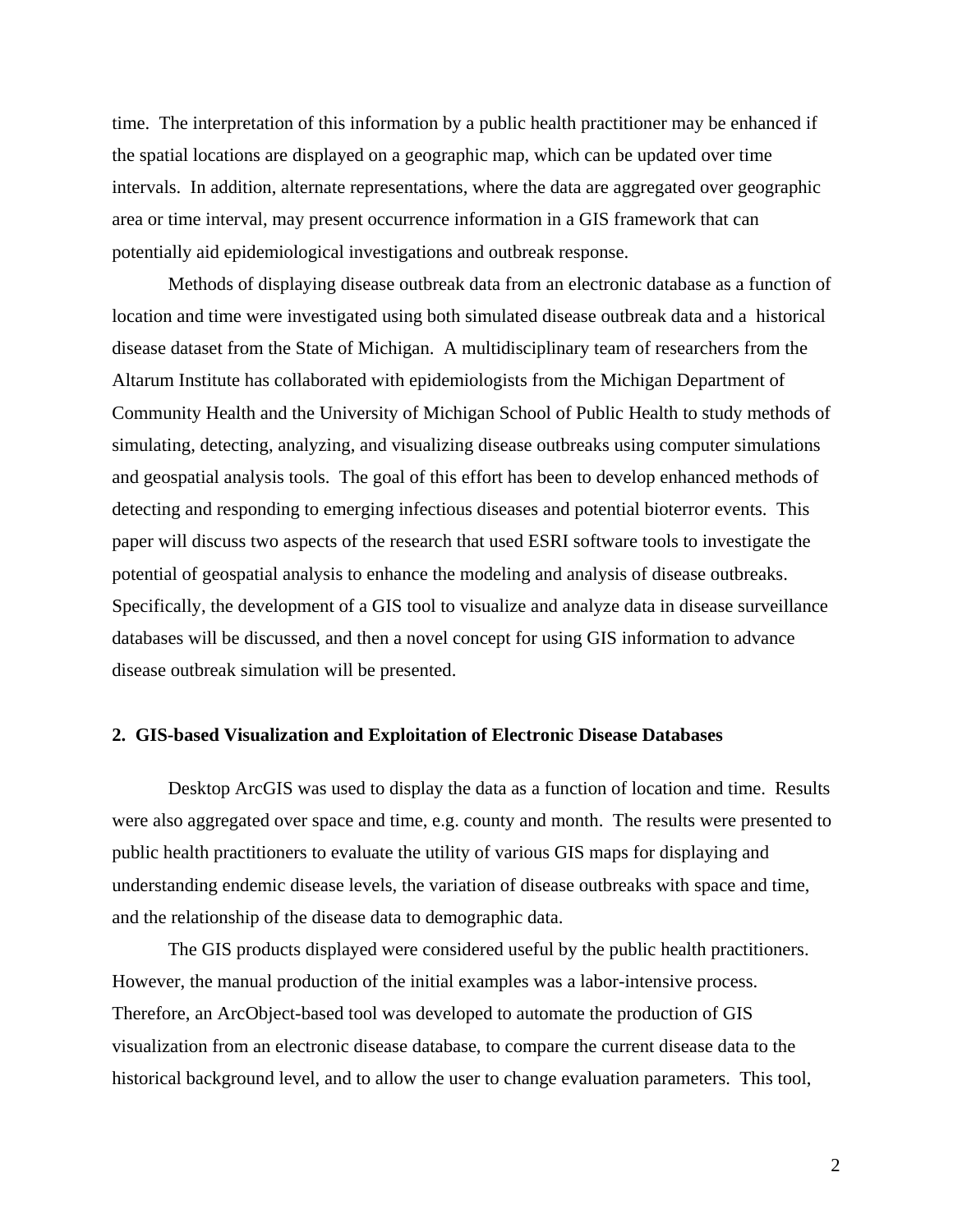called the "disease outbreak GIS visualization tool" (or "GIS outbreak tool" for short), provides the capability to automate the production of GIS products from historical data available in electronic disease surveillance databases and to provide a means of comparing current disease data to the historical level of incidence. This GIS outbreak tool is designed to track how many cases have occurred in specific areas in a defined time period. The purpose is to be able to "ring the alarm", or alert public health, if the number of cases exceeds a certain threshold in a defined geographic area. For example, if a user such as a public health official determines that a disease incidence occurring in greater than 1% of a county population over a two week time period is a matter of concern, then this threshold could be detected through our ArcObjects tool. In its current form, our GIS outbreak tool allows the user to select either counties or 2000 Census tracts as the evaluation area, the length of the time period to consider as "recent" cases, and what threshold in cases per 100 people should be considered as a level of concern. Figure 1 shows how a disease database has been visualized by cases within a one-week time window for Michigan counties, and how certain counties are above the user-selected threshold.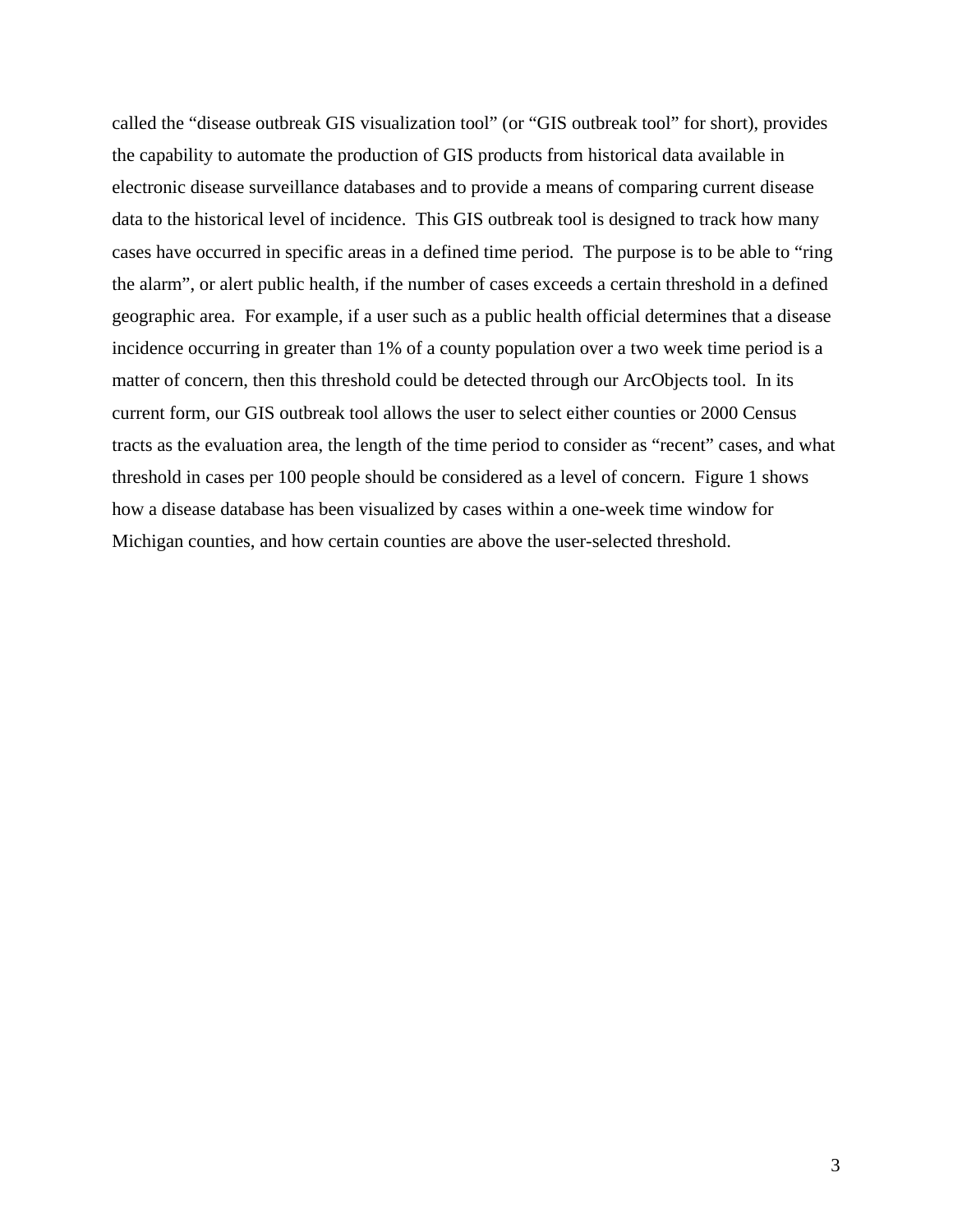

**Figure 1: Example of output from outbreak visualization tool.** 

A description of the programming and geospatial layer parameters underlying the tool follows. The GIS outbreak tool was created as an ActiveX Dynamic Link Library (DLL) using Microsoft Visual Basic 6, and runs within ESRI ArcGIS version 9.0 and later. In order to use the tool, an input shapefile is needed that contains point data with a corresponding field that represents an event date (OnsetDate) that represents the time of disease onset (see Figure 2 for an example of the tool's user interface). These points represent the geographic locations of people who at one time became infected with the disease in question. A layer is created from this shapefile and is assigned a "ClassBreaksRenderer" software object as its renderer. The user determines the infectious period with a dropdown box. When the user selects a date (SimulationDate) from the calendar control box, the ClassBreaksRenderer object is updated so that points will be displayed as a red dot if: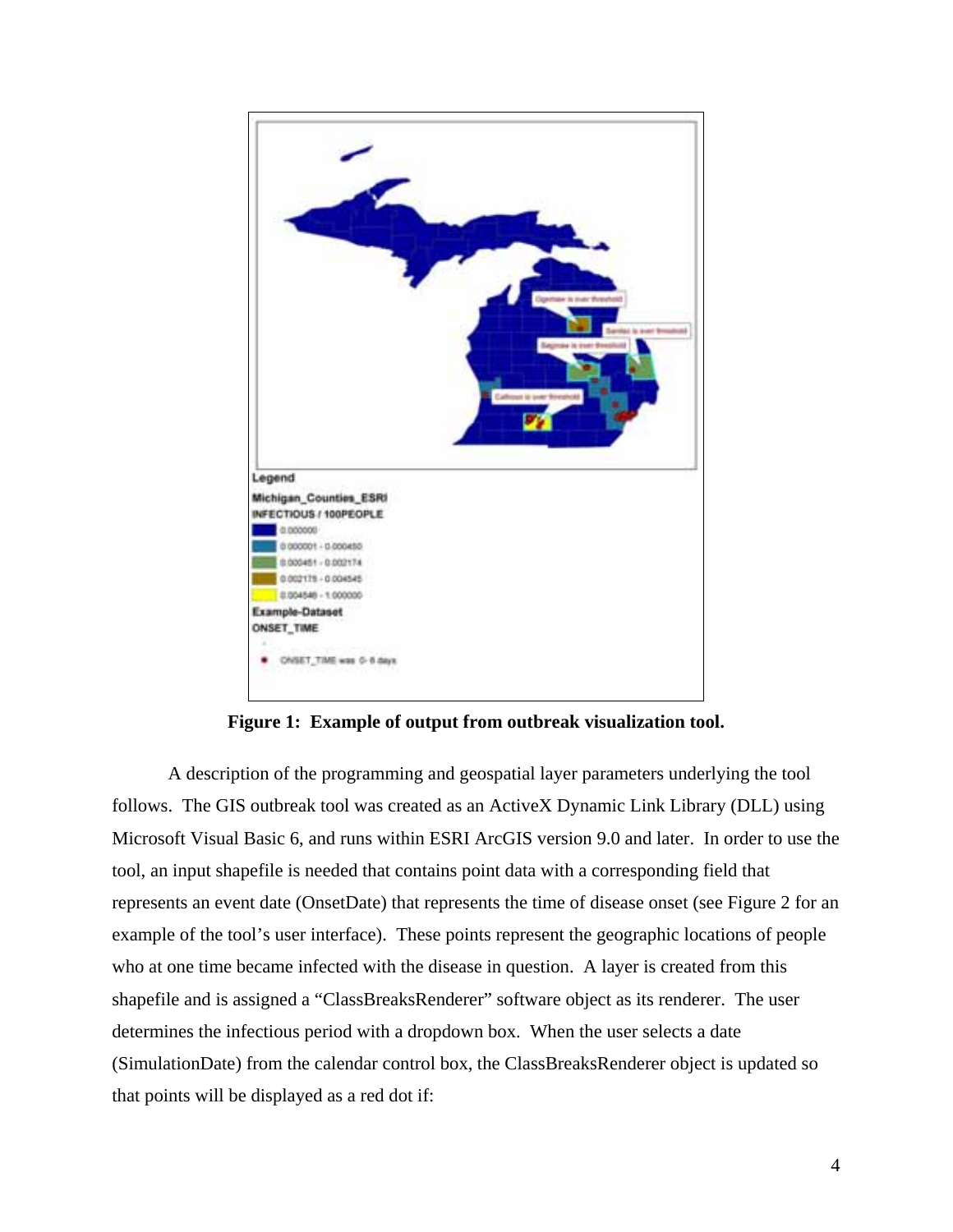$(SimulationDate - InfectiousPeriod) < OnsetDate \le SimulationDate$ That is, if the person is still considered to be infectious on the SimulationDate, display the person as a red dot on the map.

 To use the alarm functionality, the user must also supply a geographic regions layer (such as counties or Census tracts), which must be a polygon shapefile. When the SimulationDate is set, the program code uses the ArcObjects parameter "ISpatialFilter" to count the number of people that are inside a region who are also considered infectious. This number (InfectiousLevel) is optionally normalized by user selectable field, and stored in another field within the geographic region shapefile. If the "InfectiousLevel" value is higher than a user defined threshold, a balloon style message (using the "IBalloonCallout" object available in ArcObjects) will originate from the centroid of the region alerting the user and the region will be automatically selected. Also, the user can then render the geographic region layer based upon the updated InfectiousLevel field using ArcMap's native rendering options.

| Select Geographic Data Layers:<br>Example-Dataset<br>໋                                                                                                                 | Set/Observe Current Simulation Date<br>Disease Parameters<br>Controls-<br>Infectious Period &<br>$\overline{\phantom{a}}$<br>$\vert \cdot \vert$<br>$\mathbf{F}$<br>January 1997                                                                                                                                                                                                         |
|------------------------------------------------------------------------------------------------------------------------------------------------------------------------|------------------------------------------------------------------------------------------------------------------------------------------------------------------------------------------------------------------------------------------------------------------------------------------------------------------------------------------------------------------------------------------|
| <b>ONSET TIME</b><br>회<br>Michigan_Counties_ESRII<br>$\pmb{\mathrm{v}}$<br>SQMI<br>$\overline{\phantom{a}}$<br>Tell me when a region is above<br>☞<br><b>thomshold</b> | Alam Threshold<br>Sun Man Tue Wed Thai Fili<br>Sac<br>1000<br>29<br>30<br>5<br>ε<br>8<br>э<br>10<br>11<br>Export Frames<br>12<br>15<br>16<br>13<br>17<br>14<br>18<br>Export Frames as .jpgs in:<br>25<br>19<br>23<br>24<br>22<br>20<br>21<br>로 v: [Veetnarigic_labidocs\C] 보<br>26<br>27<br>28<br>30<br>31<br>29<br>2<br>5<br>3.<br>8<br>6<br>4<br>- 7<br>E V Y<br>DiseaseAlertSystem_v2 |
| Regions above threshold                                                                                                                                                | <b>D</b> output                                                                                                                                                                                                                                                                                                                                                                          |

**Figure 2: A screenshot of the user interface for the GIS outbreak visualization tool.** 

# **3. Enhanced Disease Propagation Simulations Using Contact Networks From GIS Information for Bio-Surveillance**

We have also developed and demonstrated a computer simulation of disease propagation through contact networks. This statistical simulation models disease propagation through a population via person-to-person contact. The simulation allows the detection performance of bio-surveillance approaches to be studied as a function of spatial resolution (such as the size of geographic areas used in reporting) and the temporal resolution of reporting. Temporal resolution reflects both the rate at which time samples are collected, as well as the time delay in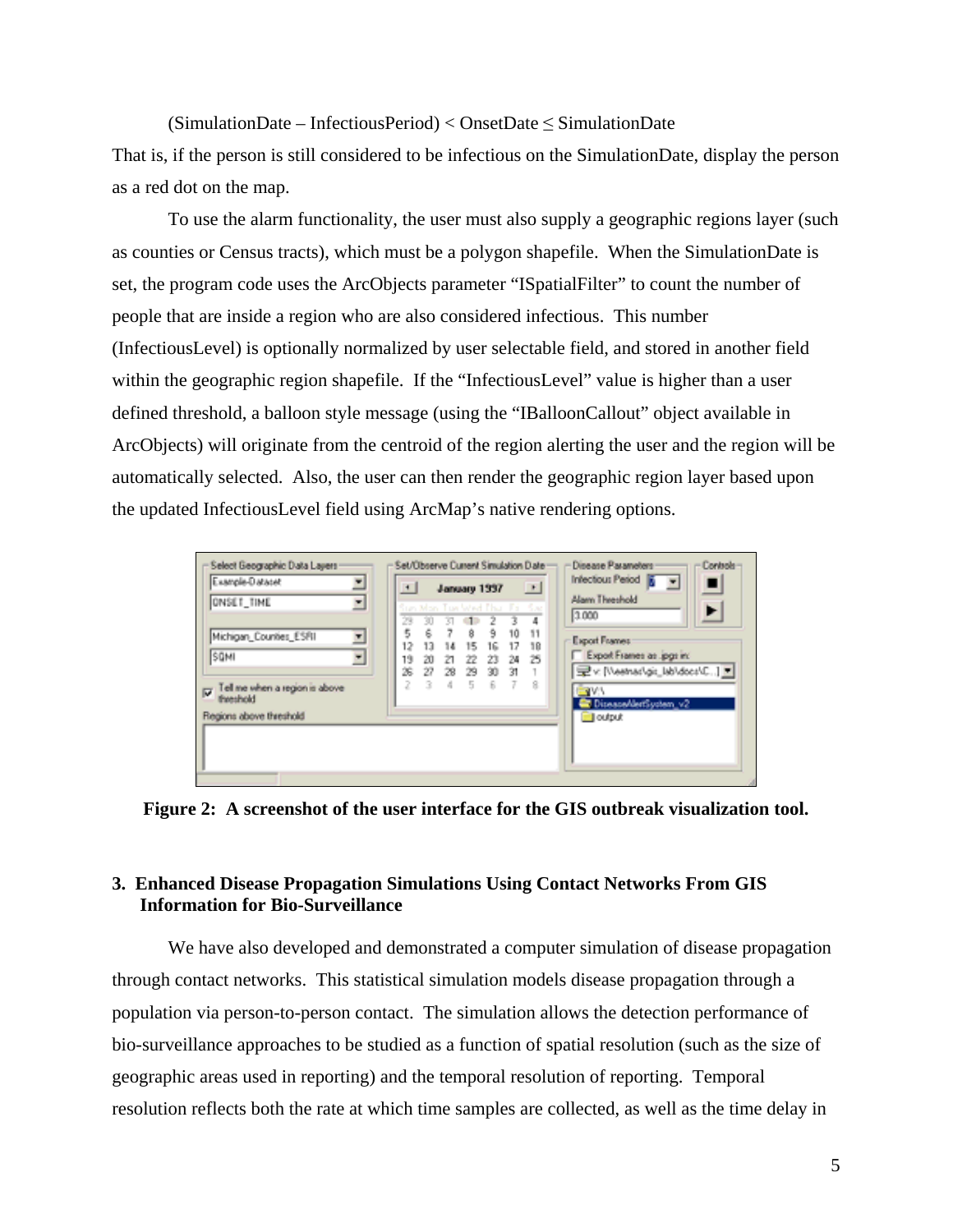reporting. Further, the simulation framework provided a virtual environment for assessing new surveillance concepts and algorithms, such as syndromic surveillance.

The computer simulation, which is based on disease propagation via contact, tracks the spread of disease over time through individuals displaced over a geographic area. The probability of transmission between individuals was based on a transmission rate, which was deduced from historical data, and a contact probability, which described how likely it was for two individuals to come into contact. The contact model used in the baseline simulation simply considers the distance between two individuals to determine the probability of contact. The baseline simulation appears to do a reasonable job of modeling temporal evolution of the disease, but has a rather simple contact model.

The computer simulation code is split into two parts. The first part is a Mathworks MATLAB script that takes simulation parameters such as transmission rate and contact probability, as well as a table that contains geographic locations for each individual that is part of the simulation, and outputs a text-formatted table that contains rows of data describing simulated individual case data such as unique ID, generation of infection (how many degrees of separation from the source infection), transmission time, symptom onset time, and doctor visit time. This table is then imported into two programs. For statistical analysis, it is processed with additional MATLAB scripts. A desktop application created using Visual Basic 6 is used for spatial viewing. The application used a customized ArcObjects-based MapControl to convert the ASCII text file into a shapefile and display the data. The user provides the number of days after the initial onset event and the software code calculates the infection status for all cases at that point in time, including the stage of infection, presence of symptoms, and level of medical attention for each individual. These three parameters are determined by comparing the user selected time with time fields stored in the shapefile that represent onset reporting events. A three character string describing the current state of the disease for each individual is stored in a field and rendered according to a specific scheme. Because the individual's stage of infection, the presence of symptoms, and the level of medical attention received may be independent from each other, a rendering scheme is used that describes infection stage with color, symptom presence with either hollow or filled points, and medical attention level with shape, as shown in Figure 3. Figure 4 displays the results of the disease propagation simulation with two different transmission rates, with the results being generated through the ArcObjects-based code.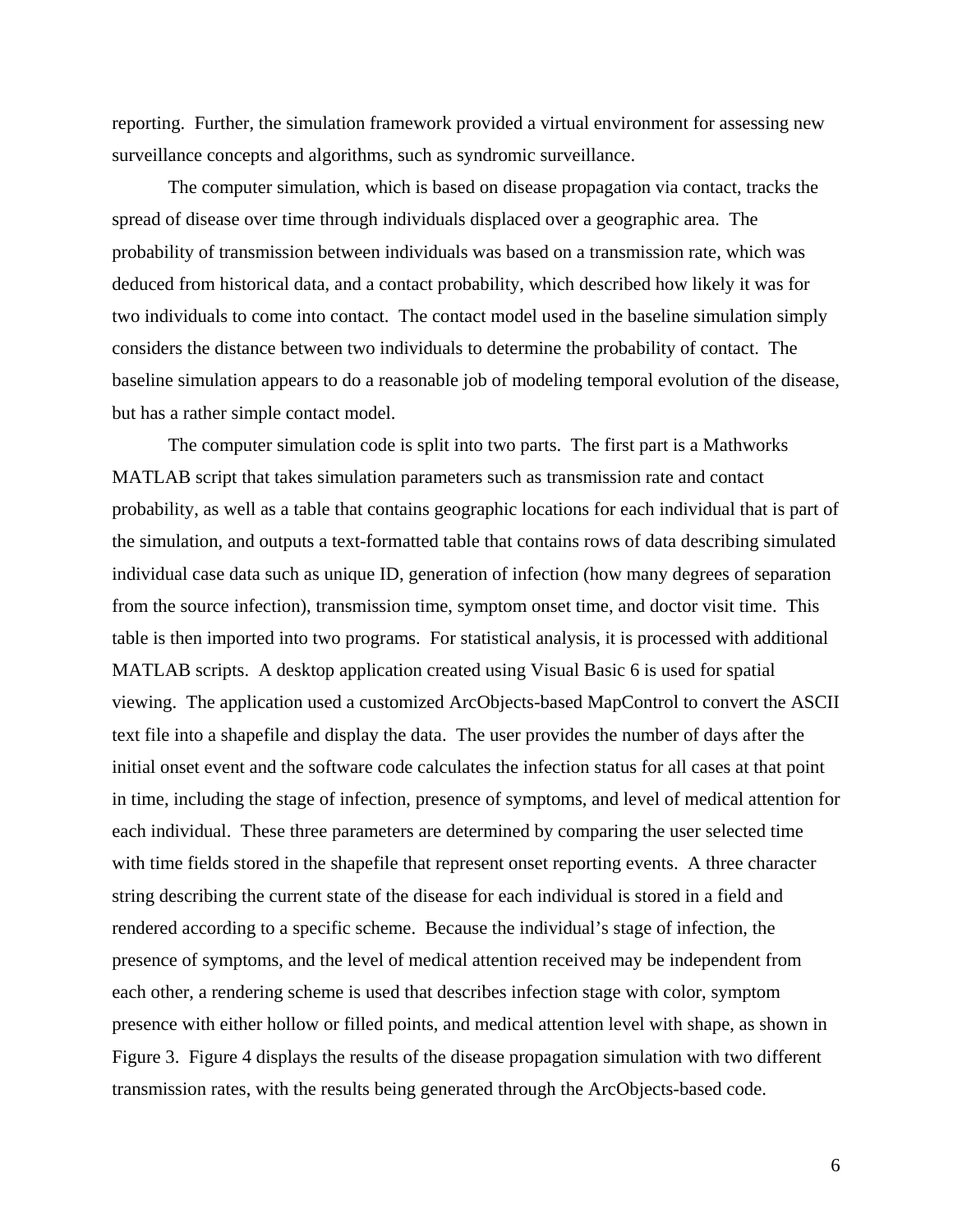

**Figure 3: Example GIS output from the bio-surveillance simulation. The results for an outbreak of an influenza-like virus in a 13 county area are shown. The images are from days 2 (a), 12 (b), 20 (c) and 30 (d) of the outbreak. The transmission rate is 0.2.**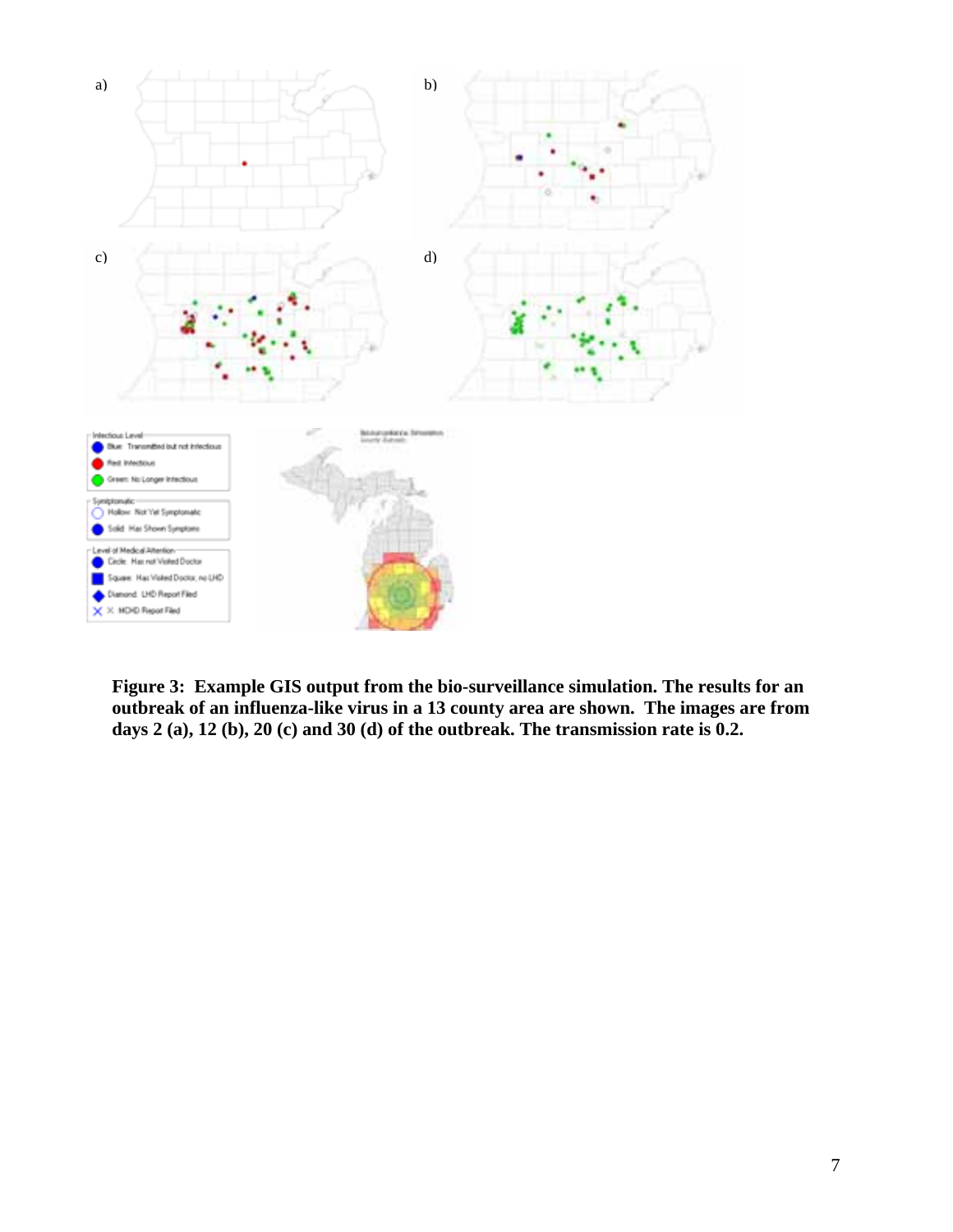

**Figure 4: Example output from the viewer for the disease propagation simulation, shown for a four county area in Michigan with two different transmission rates.** 

The probability of contact between two individuals, either within a population group, or between population groups is influenced by more factors than their simple separation. Social, demographic, and geographic factors may influence the potential for interaction. Methods to incorporate this information into the contact model, especially tailored to local geographic regions, would provide an enhanced simulation capability.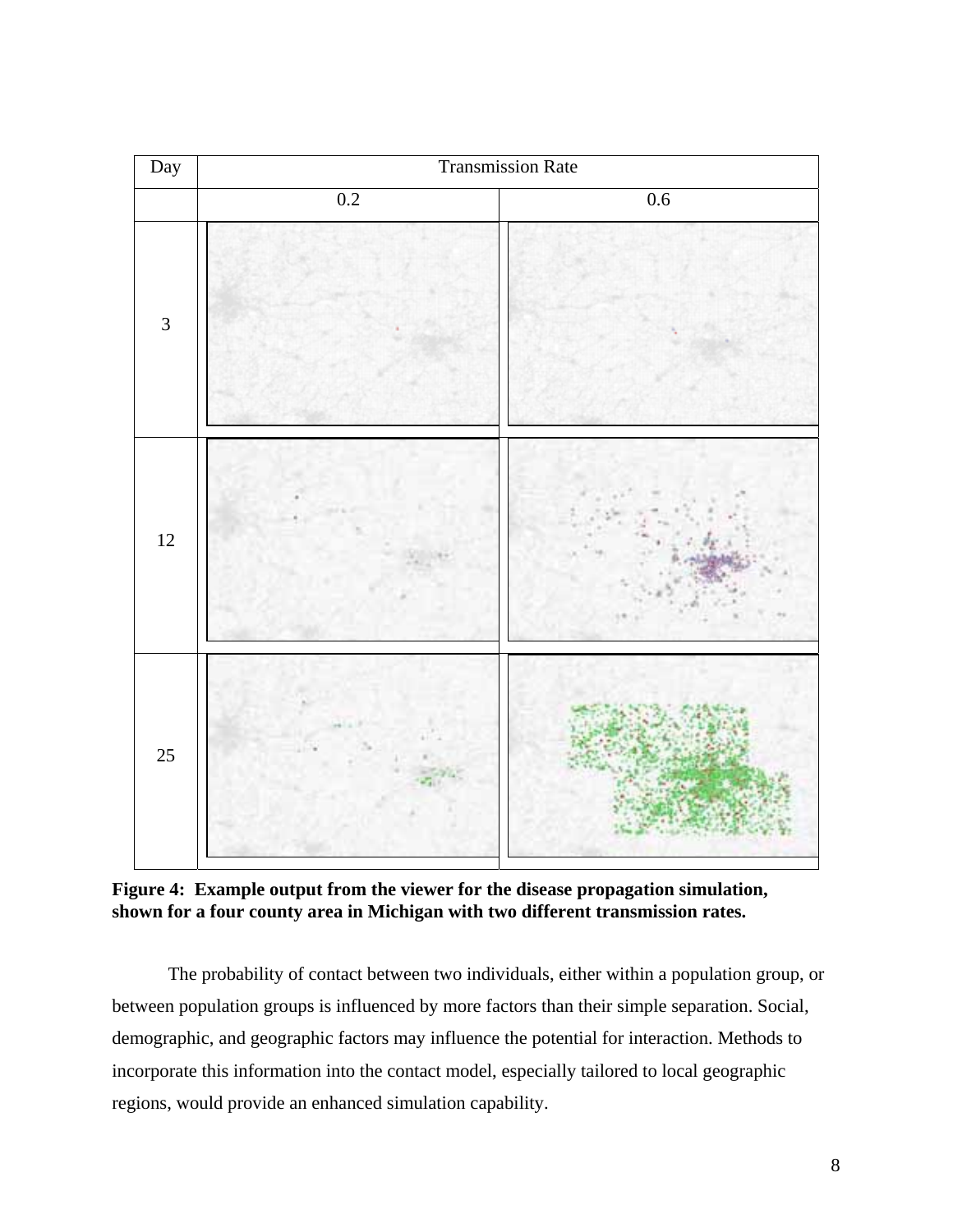In the context of the simulation, the contact model basically reflects the interaction between individuals or groups of individuals. These interactions generally do not occur uniformly in all directions. Some groups of individuals are more likely to interact with other groups of individuals. Researchers in several fields have begun to use network representations to model processes that propagate among groups of people along specific paths connecting the groups (for instance, see Newman [2002] and Meyers, et al., [2003]). In this representation, individuals or groups of individuals are represented as nodes. Interacting nodes are connected by paths, which usually have an associated probability that information is transferred or contacts occur along the path.

In a network-based approach, paths are defined to connect groups, and probabilities of movement along the paths are assigned. Some groups may be connected, while others may not. Some paths may have high movement, and others low. The network connections and probabilities are defined using some source of information. For instance, a network model for disease transmission in a hospital could potentially be deduced from a survey of the staff that described their movements in the hospital. For a population spread over a large geographic area, a method of defining the network model is not obvious.

Many researchers have studied the mathematics of processes operating on networks, but there does not seem to be a lot of work related to deriving the network. A possible solution is to use social, demographic, and geographic data contained in a GIS to define network connections between population centers. In our existing simulation, this approach, in principle, could weight interactions between groups based on GIS information. Specifically, the distance-based contact probability would be replaced by a function that reflects factors calculated using GIS databases.

The current simulation, even with a limited contact model, can simulate an outbreak of different contact-related diseases by changing the transmission parameters. Network information can be used to modify the probability of contact function. A network approach could provide a method of modeling other disease vectors. For waterborne disease, hydrologic information contained in a GIS could be used to develop a network model that connects communities along a watercourse. For an animal borne disease, natural resources and wildlife data contained in a GIS could be used to develop a network model that connects populations of animals and/or people associated with the animal group.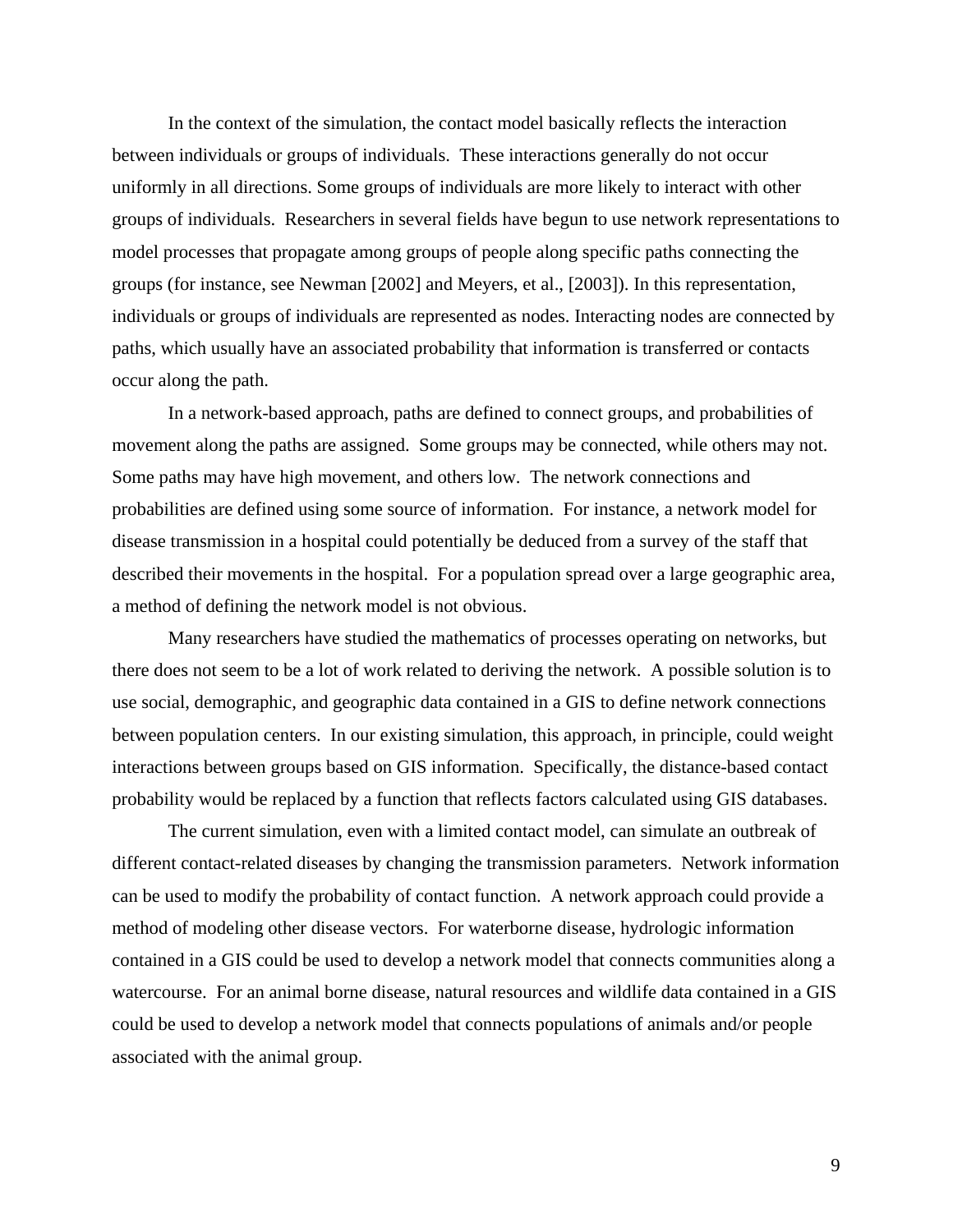A similar approach may be applicable to developing a network model for our simulation. A road network could be used to provide an alternative estimate of the connectivity between individuals, and that estimate could be used in the contact model instead of the straight-line distance between points. For example, two individuals could be one mile apart in terms of straight-line distance, but could be connected by a long and curved road with a 35 mph speed limit. Another set of individuals might be 1.5-miles apart in terms of straight line distance, but could have a four-lane highway with a 65 mph speed limit directly connecting them. The second set of individuals, despite being further apart "as the crow flies," would be considered closer together when estimating connectivity using a road network.

To evaluate this potential for developing an alternative index of connectivity between individuals, we used the ESRI StreetMap 2000 GIS data collection of U.S. roads included in the Desktop ArcGIS 9.1 data collection along with ArcGIS Network Analyst 9.1 as our primary GIS tools. We created 15 example point locations in Ann Arbor, Michigan, to serve as our point locations for simulated disease cases, and calculated the straight-line distance and travel times (with Network Analyst) for each of those points to a central location, which could be considered the disease origin. The 15 points were assigned a unique ID, the straight-line distance in kilometers and the travel time in minutes were calculated in ArcGIS for each point to the origin point, and the rank orders were calculated for distance versus travel time. To assess difference that using road-based connectivity might have, we were looking for cases where points were close to the origin point in distance and far away in travel time, or vice versa. Table 1 shows the 15 points with their calculated attribute values ordered by length of travel time, and Figure 5 shows the 15 points and the road networks used to calculate the travel time with Network Analyst. Points 2 and 7, along with points 6 and 14, form two sets of interesting examples for considering connectivity. Points 2 and 7, highlighted in yellow in Table 1 and Figure 5, are in eighth and tenth place in terms of straight-line distance, but are fifth and sixth in terms of travel time, while points 6 and 14 (highlighted in green) are fourth and fifth in straight-line distance but are ninth and tenth in travel time. The yellow points are "far away" in straight-line distance but close in travel time, while the green points are "nearby" in straight-line distance but "far" in travel time. A closer inspection of the underlying StreetMap road network reveals that the yellow points have a direct, major road connecting them to the central location, while the green points have meandering neighborhood streets with slower speed limits connecting them to the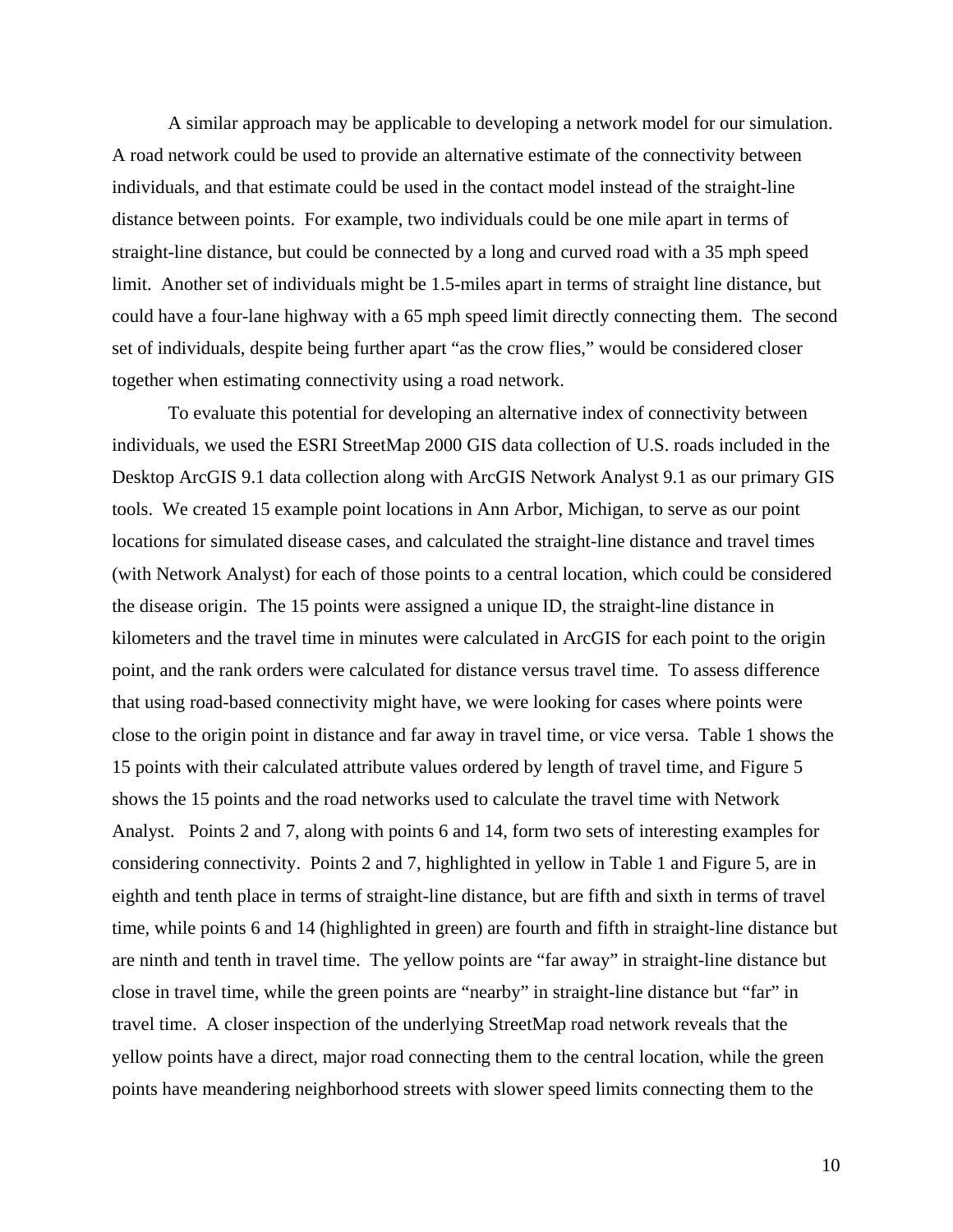central location. In terms of the original contact network, the green points would have been considered more closely connected to the origin point and more likely to receive a disease transmission. With our new travel-time based index of connectivity, the yellow points would now be more connected than the green points to the origin point, and would have an increased probability for disease transmission.

|                 | STRAIGHT-       |                 |                           | <b>ORDER</b>    |                                                                             |
|-----------------|-----------------|-----------------|---------------------------|-----------------|-----------------------------------------------------------------------------|
|                 | LINE            | <b>ORDER</b>    |                           | <b>BASED ON</b> |                                                                             |
| <b>POINT</b>    | <b>DISTANCE</b> | <b>BASED ON</b> | <b>TRAVEL TIME TRAVEL</b> |                 |                                                                             |
| UNIQUE ID in KM |                 | <b>DISTANCE</b> | IN MINUTES                | <b>ITIME</b>    | <b>NOTE</b>                                                                 |
|                 | 2.27            |                 | 3.66                      |                 |                                                                             |
| 8               | 2.56            |                 | 3.96                      |                 |                                                                             |
| 5               | 3.56            | 6               | 5.02                      |                 |                                                                             |
| 3               | 3.07            | 3               | 5.24                      |                 |                                                                             |
|                 | 3.62            | 8               | 5.32                      | 51              | "Far" away in straight-line distance but close in travel time               |
|                 | 3.93            | 10              | 5.48                      |                 | 6 <sup>T</sup> Far" away in straight-line distance but close in travel time |
|                 | 3.59            | 7               | 5.74                      |                 |                                                                             |
| 10              | 3.81            | 9               | 6.09                      | 8               |                                                                             |
| 14              | 3.20            | 4               | 6.28                      |                 | "Nearby" in straight-line distance but far in travel time                   |
| 6               | 3.33            | 5               | 6.66                      |                 | "Nearby" in straight-line distance but far in travel time                   |
| 12              | 3.96            | 11              | 6.68                      | 11              |                                                                             |
| 13              | 4.18            | 13              | 7.20                      | 12              |                                                                             |
| 15              | 3.99            | 12              | 7.27                      | 13              |                                                                             |
| 9               | 4.90            | 15              | 7.84                      | 14              |                                                                             |
|                 | 4.84            | 14              | 8.14                      | 15              |                                                                             |

**Table 1: Rank order list of 15 example points for straight-line distance versus travel time.**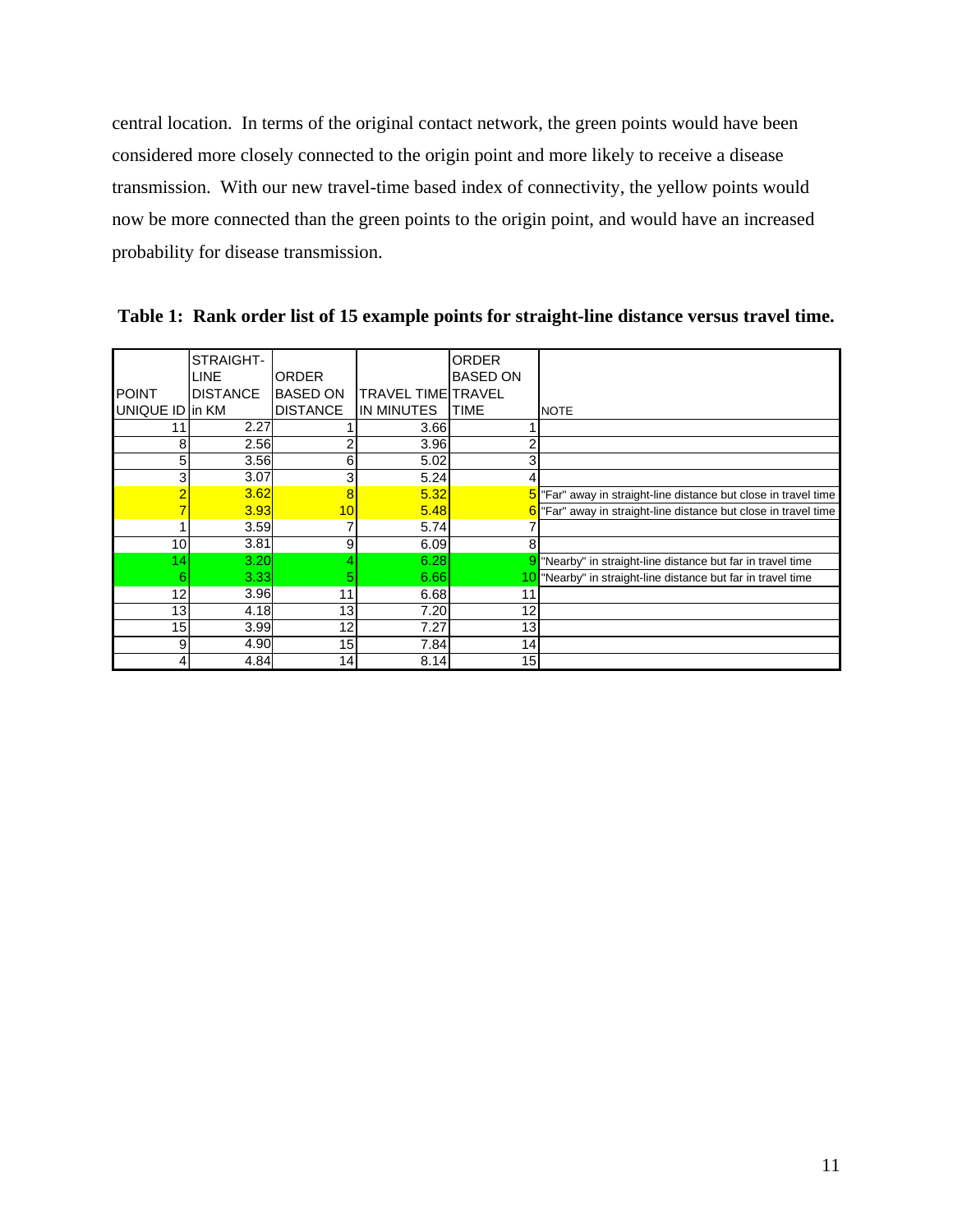

**Figure 5: Comparison of drive time to straight-line distance for 15 example points.** 

The description of the 15 points serves as an example of alternative ways of calculating distance, and would need to be scaled up and modified to be more directly applicable to disease modeling. For example, the thousands of points evaluated in the GIS outbreak tool could have their travel times calculated to a suspected origin point to see which ones were most closely connected. Instead of specific locations representing individuals cases, the disease locations could be cities connected by highways, and the degree of connectivity of uninfected cities to a city with an outbreak could be calculated to see how likely the cities are to become infected. Cities could have their index of connectivity based on additional parameters, such as the number of people commuting from one city to another. U.S. Census tract to census tract commuting data are available in the Census 2000 Special Tabulation document STP-64, "Census Tract of Work by Census Tract of Residence." The GIS layer providing the thread of connectivity would not necessarily have to be comprised of roads. For the waterborne disease idea mentioned earlier, the connection layer could be a river system, and the points could be cities along the river, with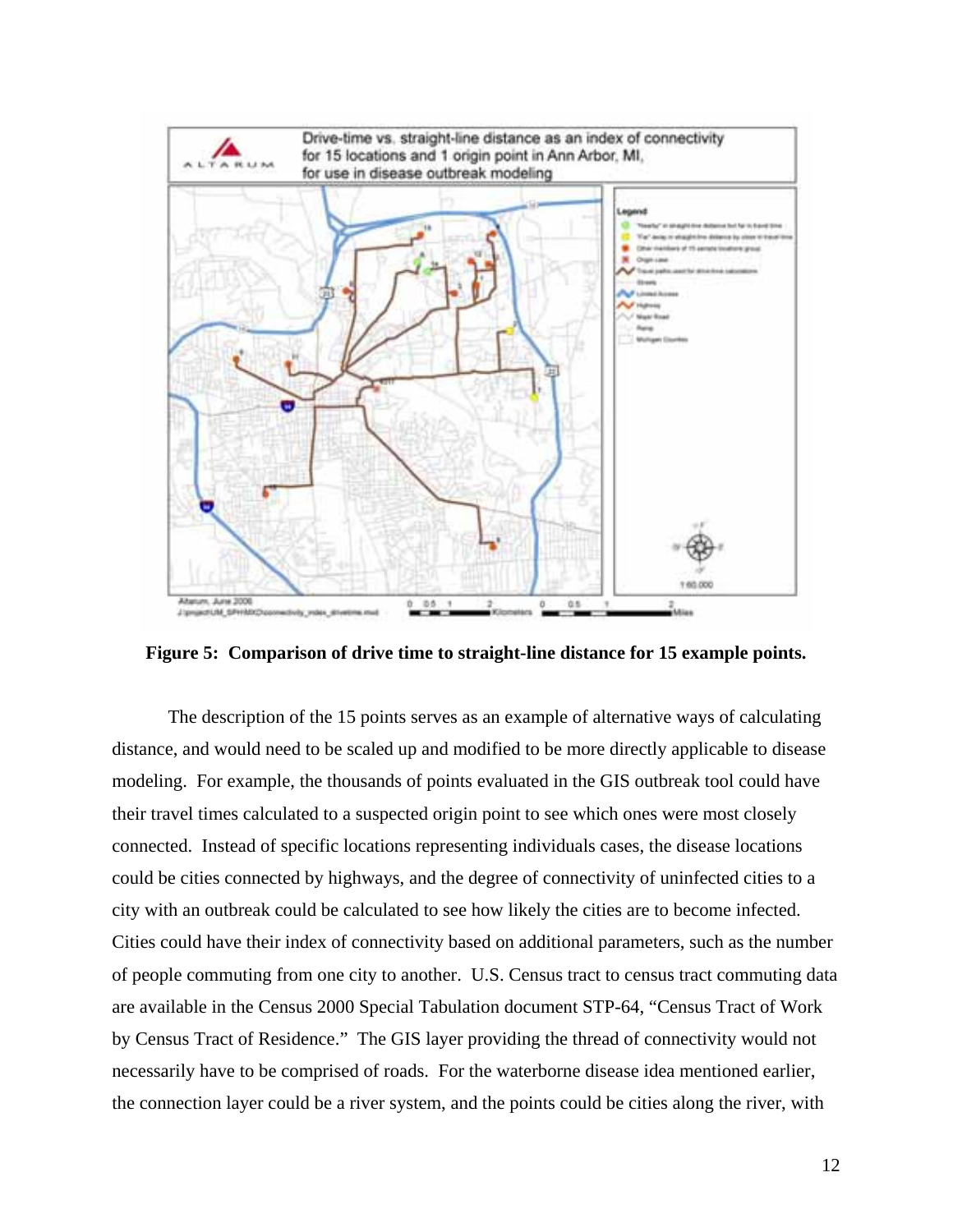the connectivity being estimated for various cities downstream. Another waterborne example could be for a water distribution system for a local water utility, and the points could be houses connected by the water lines. The index of connectivity could be calculated by water line length and pipe capacity.

### **4. Conclusion**

Public health agencies are increasingly interested in making effective use of reported disease data and developing improved surveillance for detection and a better understanding of disease outbreak patterns. Two GIS-related methods of achieving these goals were presented. First, an ArcObjects-based tool was developed for visualizing and monitoring disease outbreaks using information that is available in newly-developed electronic disease surveillance databases within public health departments. This provides the ability for public health agencies to understand the geo-temporal nature of outbreaks in near real-time. The resulting tool has been demonstrated using both simulated and actual disease outbreak data. Second, a disease propagation simulation based on contact networks was developed using ArcObjects and MATLAB-based programming. One of the more time-consuming tasks in developing a contactbased simulation is to define the underlying contact network. A method of inferring contact networks from GIS data would make the development of these simulations more efficient and allow them to be rapidly adjusted to specific geographic areas. An example of generating alternative connectivity indices based on travel times was analyzed and discussed.

### **Acknowledgements**

We would like to acknowledge Sean Savage for help with the initial development of the underlying GIS. Funding was provided by the Michigan Department of Community Health through a grant to the University of Michigan School of Public Health and a cooperative research agreement with the Altarum Institute.

#### **References**

Meyers, L.A., M.E.J. Newman, M. Martin and S. Schrag (2003), Applying Network Theory to Epidemics: Control Measures for Mycoplasma pneumoniae Outbreaks, Emerging Infectious Diseases, Vol. 9, No. 2, pp. 204-210.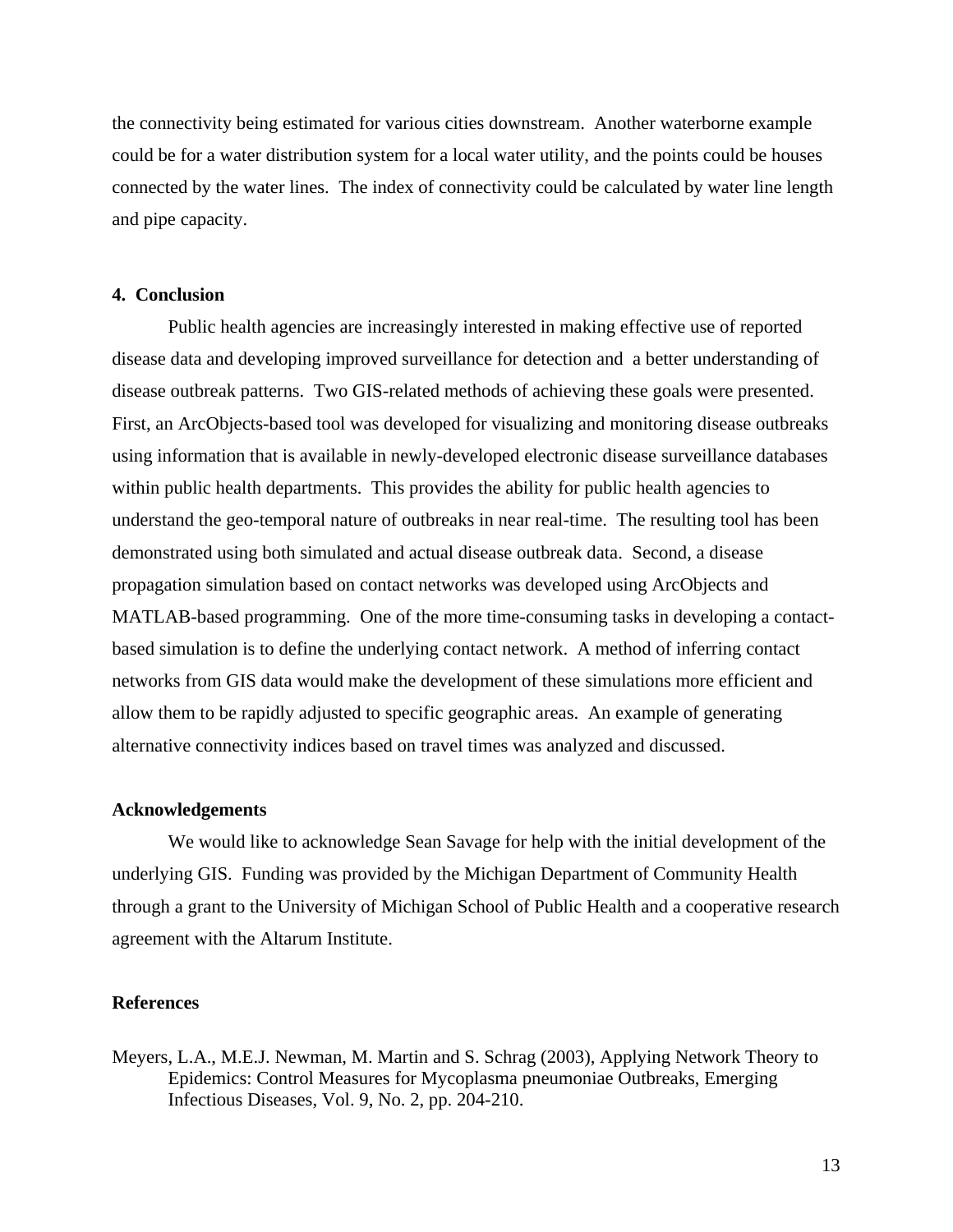Newman, MEJ (2002), Spread of epidemic disease on networks, Phys Rev E Stat Nonlin Soft Matter Phys; 66:016128.

### **Author Information**

#### Joseph Burns

Altarum Institute 3520 Green Court, Suite 300 Ann Arbor, MI 48105 Phone 734-302-4725 Fax 734-302-4992 joseph.burns@altarum.org

### Charles Hatt

Altarum Institute 3520 Green Court, Suite 300 Ann Arbor, MI MI 734-302-4726 charles.hatt@altarum.org

### Colin N. Brooks

Altarum Institute P.O. Box 134001 Ann Arbor, MI 48113 734-302-5633 colin.brooks@altarum.org

### Eric Keefauver

Altarum Institute P.O. Box 134001 Ann Arbor, MI 48113 734-302-4724 eric.keefauver@altarum.org

#### Dr. Eden V Wells

Michigan Department of Community Health 201 Townsend P.O. Box 30195 Lansing, MI 48913 517-335-8165 wellsed@michigan.gov

# Dr. Robert Shuchman Altarum Institute